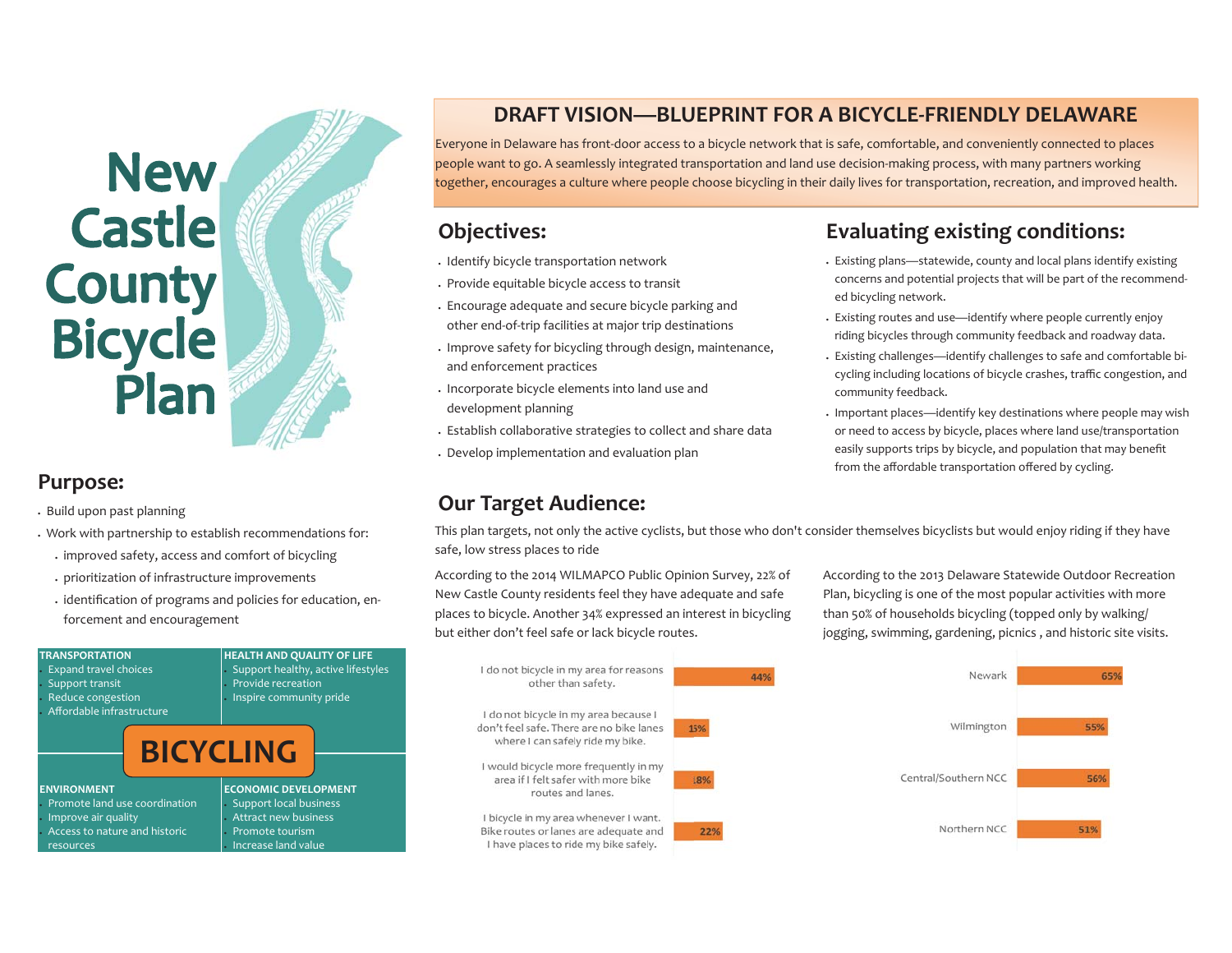### *Use the sticky notes to write your comments*

| I would bike more if | My favorite place<br>to ride is | The most difficult place<br>to bike is |
|----------------------|---------------------------------|----------------------------------------|
|                      |                                 |                                        |
|                      |                                 |                                        |
|                      |                                 |                                        |
|                      |                                 |                                        |
|                      |                                 |                                        |
|                      |                                 |                                        |
|                      |                                 |                                        |
|                      |                                 |                                        |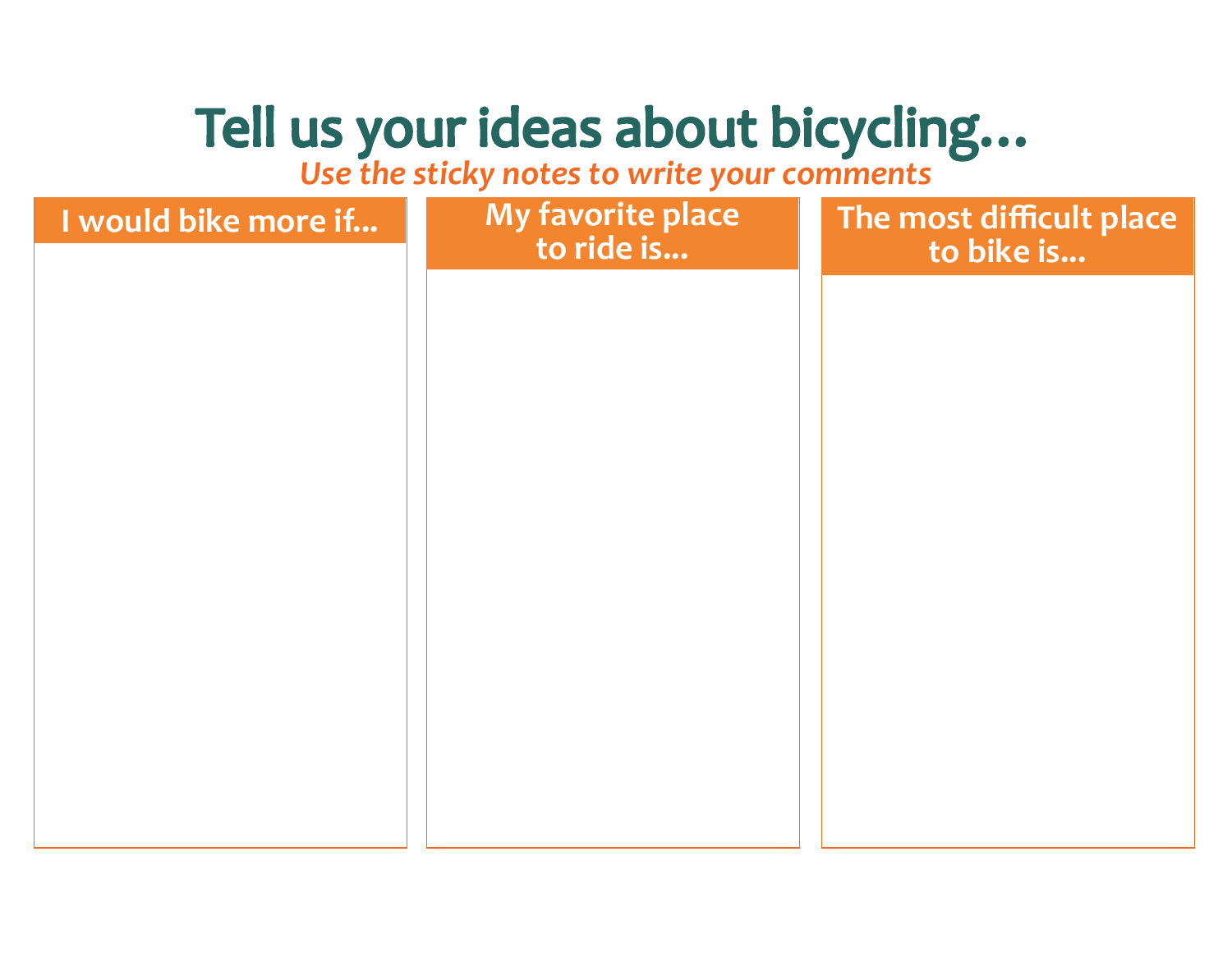### *Use the stickers to note what types you prefer using*







Images: NACTO Urban Bikeway Design Guide